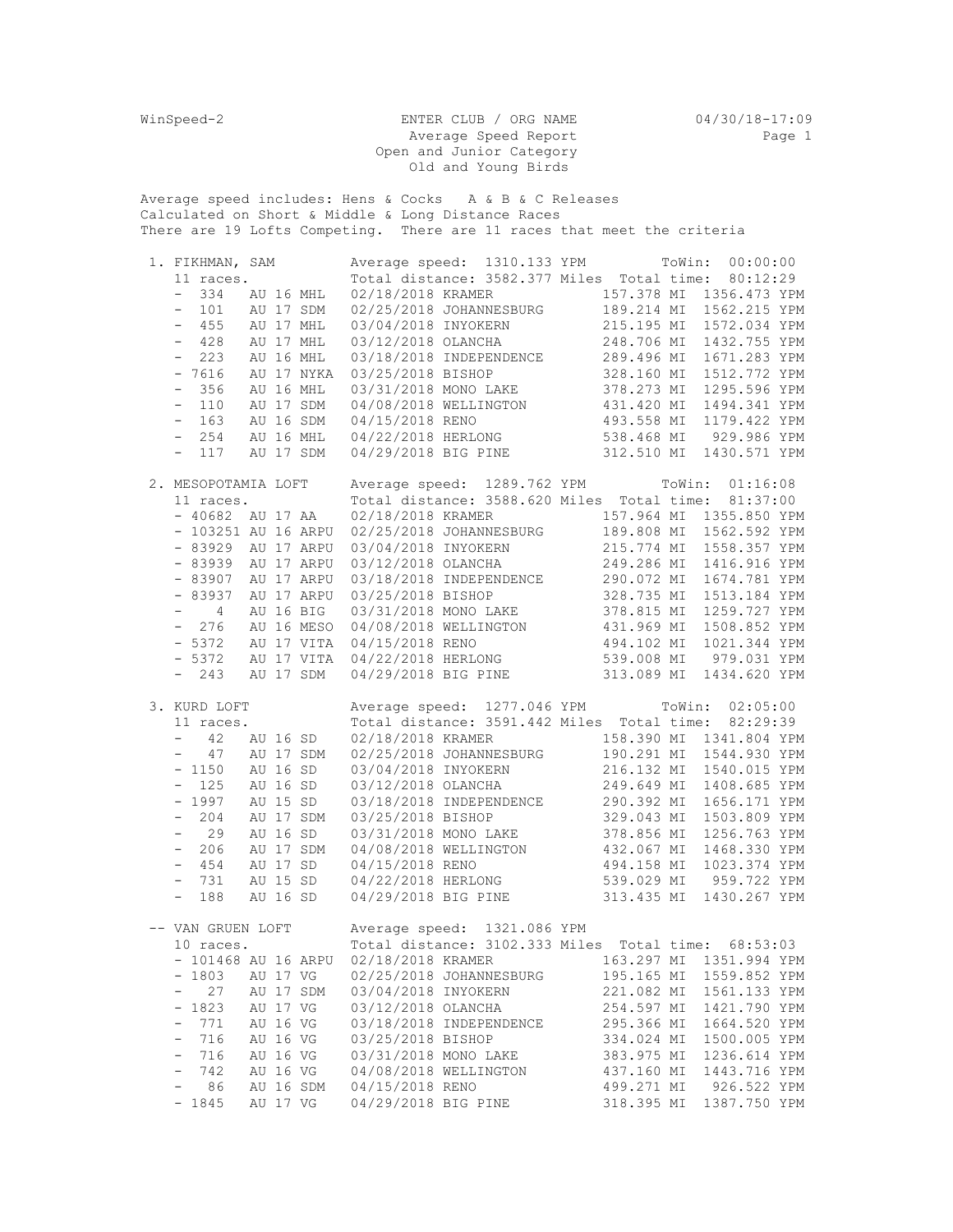| -- MILESTONE LOFT           |                      |                          | Average speed: 1189.412 YPM                                                                                                              |  |                          |                              |  |
|-----------------------------|----------------------|--------------------------|------------------------------------------------------------------------------------------------------------------------------------------|--|--------------------------|------------------------------|--|
| 10 races.                   |                      |                          | Total distance: 3290.302 Miles Total time: 81:08:44                                                                                      |  |                          |                              |  |
|                             |                      |                          | - 1321 AU 16 SD 02/18/2018 KRAMER                                                                                                        |  |                          | 159.527 MI 1313.129 YPM      |  |
|                             |                      |                          | - 37967 AU 16 JEDD 02/25/2018 JOHANNESBURG 191.400 MI 1565.716 YPM                                                                       |  |                          |                              |  |
| - 1572 AU 17 SD             |                      |                          | 03/04/2018 INYOKERN                                                                                                                      |  |                          | 217.306 MI 1526.553 YPM      |  |
|                             |                      |                          | AVERAGE SPEED REPORT (WinSpeed - 2)                                                                                                      |  |                          | page 2                       |  |
| $-169$                      | AU 17 SD             |                          | 03/12/2018 OLANCHA                                                                                                                       |  | 250.822 MI               | 1393.599 YPM                 |  |
| $-187$                      | AU 17 SD             |                          | 03/18/2018 INDEPENDENCE                                                                                                                  |  | 291.587 MI               | 1626.246 YPM                 |  |
| $-168$                      | AU 17 SD             |                          | 03/25/2018 BISHOP                                                                                                                        |  | 330.245 MI               | 1487.840 YPM                 |  |
| $-1574$                     | AU 17 SD             |                          |                                                                                                                                          |  |                          |                              |  |
| $-429$                      | AU 15 SD             |                          |                                                                                                                                          |  |                          |                              |  |
| $-25740$                    |                      | AU 15 JEDD               | 03/31/2018 MONO LAKE 380.188 MI 1209.741 YPM<br>04/08/2018 WELLINGTON 433.372 MI 1549.690 YPM<br>04/15/2018 RENO 495.484 MI 1014.228 YPM |  |                          |                              |  |
| $-271$                      | AU 16 SD             |                          | 04/22/2018 HERLONG                                                                                                                       |  |                          | 540.372 MI 754.134 YPM       |  |
| -- RED STAR LOFT            |                      |                          | Average speed: 1316.312 YPM                                                                                                              |  |                          |                              |  |
| 9 races.                    |                      |                          | Total distance: 2728.973 Miles Total time: 60:48:50                                                                                      |  |                          |                              |  |
| $-1511$ AU 16 SD            |                      |                          | 02/18/2018 KRAMER 157.244 MI 1284.699 YPM<br>02/25/2018 JOHANNESBURG 189.135 MI 1530.014 YPM                                             |  |                          |                              |  |
| - 1637 AU 17 SD             |                      |                          |                                                                                                                                          |  |                          |                              |  |
| $-1625$                     | AU 17 SD             |                          | 03/04/2018 INYOKERN                                                                                                                      |  | 215.001 MI               | 1545.706 YPM                 |  |
| $-1609$                     | AU 17 SD             |                          | 03/12/2018 OLANCHA<br>03/18/2018 INDEPENDENCE<br>03/25/2018 BISHOP<br>03/25/2018 BISHOP<br>327.924 MI                                    |  |                          | 1401.441 YPM                 |  |
| $-1634$                     | AU 17 SD             |                          |                                                                                                                                          |  |                          | 1616.519 YPM                 |  |
| $-1651$                     | AU 17 SD             |                          |                                                                                                                                          |  |                          | 1469.617 YPM                 |  |
| $-1554$                     | AU 16 SD             |                          |                                                                                                                                          |  |                          |                              |  |
| $-1637$ AU 17 SD<br>$-1637$ | AU 17 SD             |                          | 03/31/2018 MONO LAKE 377.795 MI 1224.899 YPM<br>04/08/2018 WELLINGTON 430.993 MI 1451.498 YPM<br>04/15/2018 RENO 493.094 MI 979.690 YPM  |  |                          |                              |  |
|                             |                      |                          |                                                                                                                                          |  |                          |                              |  |
|                             |                      |                          | -- TRIPLE CROWN CLASSIC Average speed: 1294.337 YPM                                                                                      |  |                          |                              |  |
| 9 races.                    |                      |                          | Total distance: 2770.814 Miles Total time: 62:47:40                                                                                      |  |                          |                              |  |
| - 17148 AU 17 APC           |                      |                          | 02/18/2018 KRAMER                                                                                                                        |  |                          | 161.895 MI 1348.641 YPM      |  |
| - 7049 AU 17 PNWC           |                      |                          | 02/25/2018 JOHANNESBURG 193.784 MI 1559.393 YPM<br>03/04/2018 INYOKERN 219.655 MI 1555.358 YPM                                           |  |                          |                              |  |
| $-18$<br>$-7049$            |                      | AU 17 SBRP<br>AU 17 PNWC |                                                                                                                                          |  | 253.171 MI               | 1410.309 YPM                 |  |
| $-7049$                     |                      | AU 17 PNWC               | 03/12/2018 OLANCHA                                                                                                                       |  |                          |                              |  |
| $-1398$                     |                      | CU 17 MTN                |                                                                                                                                          |  |                          |                              |  |
| $-177$                      |                      | AU 17 OCF                | 03/18/2018 INDEPENDENCE<br>03/25/2018 BISHOP 332.577 MI 1487.972 YPM<br>03/31/2018 MONO LAKE 382.435 MI 1151.640 YPM                     |  |                          |                              |  |
| $-1042$                     |                      |                          | AU 17 MTZ 04/08/2018 WELLINGTON 435.638 MI 1545.158 YPM                                                                                  |  |                          |                              |  |
| $\sim$ 100 $\pm$<br>40      |                      | AU 17 SDM                | 04/15/2018 RENO                                                                                                                          |  |                          | 497.735 MI 893.237 YPM       |  |
| -- Antal Les                |                      |                          | Average speed: 1420.205 YPM                                                                                                              |  |                          |                              |  |
| 8 races.                    |                      |                          | Total distance: 2278.831 Miles Total time: 47:04:04                                                                                      |  |                          |                              |  |
| - 1868 AU 17 SD             |                      |                          | 02/18/2018 KRAMER                                                                                                                        |  |                          | 162.734 MI 1296.043 YPM      |  |
| $-241$                      | AU 17 SD             |                          | 02/25/2018 JOHANNESBURG 194.660 MI                                                                                                       |  |                          | 1533.377 YPM                 |  |
| $-1880$                     | AU 17 SD             |                          | 03/04/2018 INYOKERN                                                                                                                      |  | 220.427 MI               | 1537.919 YPM                 |  |
| 231                         | AU 17 SD             |                          | 03/12/2018 OLANCHA                                                                                                                       |  | 253.942 MI               | 1397.102 YPM                 |  |
| 210<br>$-$                  |                      | AU 17 SD                 | 03/18/2018 INDEPENDENCE                                                                                                                  |  | 294.656 MI               | 1601.167 YPM                 |  |
| 231<br>$-$                  | AU 17 SD             |                          | 03/25/2018 BISHOP                                                                                                                        |  | 333.296 MI               | 1467.470 YPM                 |  |
| $-1739$                     |                      | AU 16 SD                 | 03/31/2018 MONO LAKE                                                                                                                     |  |                          | 382.935 MI 1201.948 YPM      |  |
| $-226$                      | AU 17 SD             |                          | 04/08/2018 WELLINGTON                                                                                                                    |  | 436.181 MI               | 1467.472 YPM                 |  |
| -- GARVER, MILO             |                      |                          | Average speed: 1225.969 YPM                                                                                                              |  |                          |                              |  |
| 8 races.                    |                      |                          | Total distance: 2285.028 Miles Total time: 54:40:23                                                                                      |  |                          |                              |  |
| $-1111$                     | AU 17 SD             |                          | 02/18/2018 KRAMER                                                                                                                        |  |                          | 155.416 MI 1264.178 YPM      |  |
| $-1111$                     | AU 17 SD             |                          | 02/25/2018 JOHANNESBURG                                                                                                                  |  |                          | 187.182 MI 1539.236 YPM      |  |
| $-1141$                     | AU 17 SD             |                          | 03/04/2018 INYOKERN                                                                                                                      |  | 213.274 MI               | 1501.263 YPM                 |  |
| $-1117$                     | AU 17 SD             |                          | 03/12/2018 OLANCHA                                                                                                                       |  | 246.771 MI               | 1385.241 YPM                 |  |
| $-1119$                     | AU 17 SD             |                          | 03/18/2018 INDEPENDENCE                                                                                                                  |  | 287.594 MI               | 1591.814 YPM                 |  |
| $-1015$<br>$-1141$          | AU 16 SD<br>AU 17 SD |                          | 03/25/2018 BISHOP<br>03/31/2018 MONO LAKE                                                                                                |  | 326.265 MI<br>376.633 MI | 1482.637 YPM<br>1136.963 YPM |  |
| $-1119$                     | AU 17 SD             |                          | 04/15/2018 RENO                                                                                                                          |  | 491.894 MI               | 867.363 YPM                  |  |
|                             |                      |                          |                                                                                                                                          |  |                          |                              |  |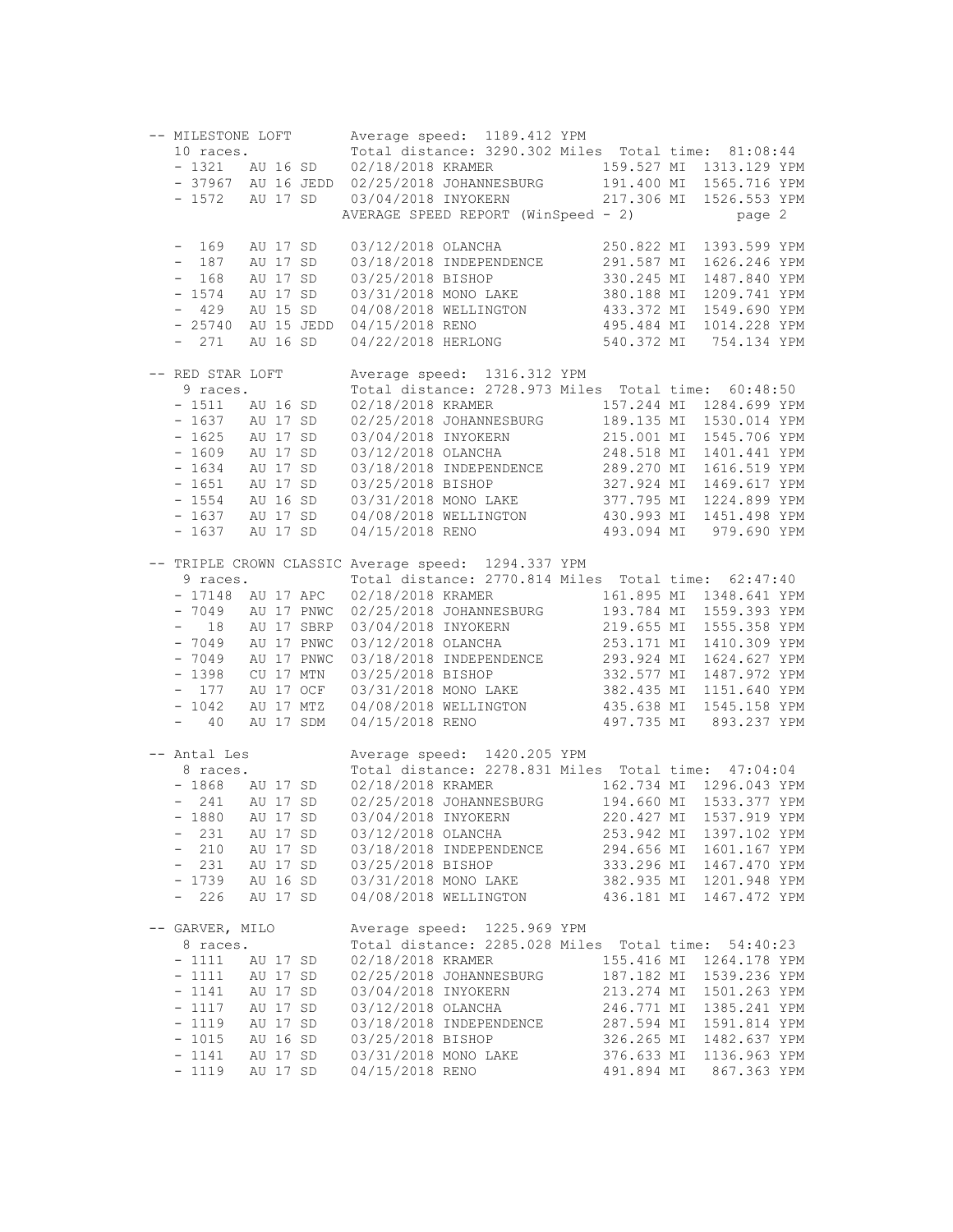| -- CANO, TOM                    |          |            |                     | Average speed: 1470.541 YPM                                                                                   |            |                         |
|---------------------------------|----------|------------|---------------------|---------------------------------------------------------------------------------------------------------------|------------|-------------------------|
| 7 races.                        |          |            |                     | Total distance: 1866.222 Miles Total time: 37:13:34                                                           |            |                         |
| - 298 AU 17 SDM                 |          |            | 02/18/2018 KRAMER   |                                                                                                               |            | 158.425 MI 1336.417 YPM |
| - 783 AU 17 SD                  |          |            |                     |                                                                                                               |            | 1526.782 YPM            |
| $-783$                          |          | AU 17 SD   |                     | 02/18/2018 KRAMER 158.425 MI<br>02/25/2018 JOHANNESBURG 190.326 MI<br>03/04/2018 INYOKERN 216.169 MI          |            | 1473.143 YPM            |
| 783<br>$\equiv$                 |          | AU 17 SD   |                     | 03/12/2018 OLANCHA<br>03/18/2018 INDEPENDENCE<br>03/25/2018 BISHOP 329.080 MI<br>03/25/2018 BISHOP 329.080 MI |            | 1378.986 YPM            |
| $-883$                          |          | AU 04 SD   |                     |                                                                                                               |            | 1589.666 YPM            |
| $-898$                          |          | AU 04 SD   |                     |                                                                                                               |            | 1467.705 YPM            |
| $-389$                          |          | AU 17 JEDD |                     | 04/08/2018 WELLINGTON 432.107 MI                                                                              |            | 1484.128 YPM            |
|                                 |          |            |                     |                                                                                                               |            |                         |
| -- SKY CHARGERS                 |          |            |                     | Average speed: 1426.908 YPM                                                                                   |            |                         |
| 7 races.                        |          |            |                     | Total distance: 1850.813 Miles Total time: 38:02:52                                                           |            |                         |
|                                 |          |            |                     | AVERAGE SPEED REPORT (WinSpeed - 2)                                                                           |            | page 3                  |
|                                 |          |            |                     |                                                                                                               |            |                         |
| - 25773 AU 15 JEDD              |          |            |                     | 02/18/2018 KRAMER                                                                                             | 163.865 MI | 1342.942 YPM            |
| $-579$                          |          | AU 16 COR  |                     |                                                                                                               |            | 1547.173 YPM            |
| 14<br>$-$                       |          | AU 17 COR  |                     | 02/25/2018 JOHANNESSERN<br>03/04/2018 INYOKERN 221.564 ML<br>(2010 OLANCHA 255.100 MI                         |            | 1549.156 YPM            |
| 26<br>$ \,$                     |          | AU 17 COR  |                     |                                                                                                               |            | 1398.507 YPM            |
| 18<br>$\equiv$                  |          | AU 17 COR  |                     | 03/18/2018 INDEPENDENCE 295.828 MI                                                                            |            | 1650.723 YPM            |
| 72<br>$-$                       |          | AU 17 COR  |                     |                                                                                                               | 334.473 MI | 1486.554 YPM            |
| 96<br>$\sim$                    |          | AU 17 COR  |                     | 03/25/2018 BISHOP<br>03/31/2018 MONO LAKE                                                                     | 384.184 MI | 1204.845 YPM            |
|                                 |          |            |                     |                                                                                                               |            |                         |
| -- PNA LOFT                     |          |            |                     | Average speed: 1334.308 YPM                                                                                   |            |                         |
| 7 races.                        |          |            |                     | Total distance: 1814.999 Miles Total time: 39:54:03                                                           |            |                         |
| $-1169$                         |          | AU 16 SD   | 02/18/2018 KRAMER   |                                                                                                               |            | 158.596 MI 1278.438 YPM |
| $-445$                          |          | AU 15 PNA  |                     | 02/25/2018 JOHANNESBURG 190.425 MI                                                                            |            | 1529.405 YPM            |
| $-222$                          |          | AU 17 SDM  |                     |                                                                                                               |            | 1443.784 YPM            |
| $-1081$                         |          | AU 17 IRPC |                     | 03/04/2018 INYOKERN 216.418 MI<br>03/12/2018 OLANCHA 249.928 MI                                               |            | 1342.415 YPM            |
| $-1081$                         |          | AU 17 IRPC |                     |                                                                                                               |            | 1509.218 YPM            |
| $-1081$                         |          | AU 17 IRPC |                     |                                                                                                               |            | 1443.602 YPM            |
| $-1081$                         |          | AU 17 IRPC |                     | 03/18/2018 INDEPENDENCE<br>03/25/2018 BISHOP 329.387 MI<br>03/31/2018 MONO LAKE 379.522 MI                    |            | 1069.632 YPM            |
|                                 |          |            |                     |                                                                                                               |            |                         |
| -- ANTONIO, GERALD              |          |            |                     | Average speed: 1193.106 YPM                                                                                   |            |                         |
| 7 races.                        |          |            |                     | Total distance: 1777.905 Miles Total time: 43:42:40                                                           |            |                         |
| $-165$                          |          | AU 17 SDM  | 02/18/2018 KRAMER   |                                                                                                               |            | 153.210 MI 1298.527 YPM |
| $-716$                          | AU 16 SD |            |                     | 02/25/2018 JOHANNESBURG 184.911 MI                                                                            |            | 1501.426 YPM            |
| 714 AU 16 SD<br>$ \,$           |          |            |                     |                                                                                                               |            | 1450.653 YPM            |
| 716<br>$ \,$                    | AU 16 SD |            |                     |                                                                                                               |            | 1362.688 YPM            |
| 716<br>$ \,$                    |          | AU 16 SD   |                     | 02/23/2018 INYOKERN 211.084 MI<br>03/12/2018 OLANCHA 244.565 MI<br>03/18/2018 INDEPENDENCE 285.409 MI         |            | 1621.949 YPM            |
| 735<br>$-$                      |          | AU 16 SD   |                     |                                                                                                               | 324.081 MI | 1407.182 YPM            |
| $-797$                          |          | AU 16 SD   |                     | 03/25/2018 BISHOP<br>03/31/2018 MONO LAKE                                                                     |            | 374.644 MI 723.601 YPM  |
|                                 |          |            |                     |                                                                                                               |            |                         |
| -- LULUS LOFT                   |          |            |                     | Average speed: 1485.829 YPM                                                                                   |            |                         |
| 6 races.                        |          |            |                     | Total distance: 1429.539 Miles Total time: 28:13:19                                                           |            |                         |
| 79<br>-                         |          | AU 17 SDM  | 02/18/2018 KRAMER   |                                                                                                               | 157.654 MI | 1333.629 YPM            |
| 697<br>$\qquad \qquad -$        |          | AU 17 SD   |                     | 02/25/2018 JOHANNESBURG                                                                                       | 189.547 MI | 1539.259 YPM            |
| 69<br>$\overline{\phantom{a}}$  |          | AU 17 SDM  | 03/04/2018 INYOKERN |                                                                                                               | 215.408 MI | 1546.204 YPM            |
| 699<br>$\qquad \qquad -$        |          | AU 17 SDM  | 03/12/2018 OLANCHA  |                                                                                                               | 248.925 MI | 1387.344 YPM            |
| 87<br>$\qquad \qquad -$         |          | AU 17 SDM  |                     | 03/18/2018 INDEPENDENCE                                                                                       | 289.675 MI | 1575.823 YPM            |
| 88<br>$\overline{\phantom{0}}$  |          | AU 17 SDM  | 03/25/2018 BISHOP   |                                                                                                               | 328.328 MI | 1504.754 YPM            |
|                                 |          |            |                     |                                                                                                               |            |                         |
| -- SJ LOFT                      |          |            |                     | Average speed: 1482.088 YPM                                                                                   |            |                         |
| 6 races.                        |          |            |                     | Total distance: 1406.311 Miles Total time: 27:50:01                                                           |            |                         |
| 123                             |          | AU 17 COR  | 02/18/2018 KRAMER   |                                                                                                               |            | 153.720 MI 1284.769 YPM |
| 105<br>$-$                      |          | AU 17 COR  |                     | 02/25/2018 JOHANNESBURG                                                                                       | 185.503 MI | 1539.629 YPM            |
| 83<br>$\overline{\phantom{0}}$  |          | AU 16 COR  | 03/04/2018 INYOKERN |                                                                                                               | 211.570 MI | 1568.827 YPM            |
| 257<br>$\qquad \qquad -$        |          | AU 17 SDM  | 03/12/2018 OLANCHA  |                                                                                                               | 245.071 MI | 1386.552 YPM            |
| 113<br>$\qquad \qquad -$        |          | AU 17 COR  |                     | 03/18/2018 INDEPENDENCE                                                                                       | 285.888 MI | 1604.235 YPM            |
| 135<br>$\overline{\phantom{a}}$ |          | AU 17 COR  | 03/25/2018 BISHOP   |                                                                                                               | 324.558 MI | 1482.531 YPM            |
|                                 |          |            |                     |                                                                                                               |            |                         |